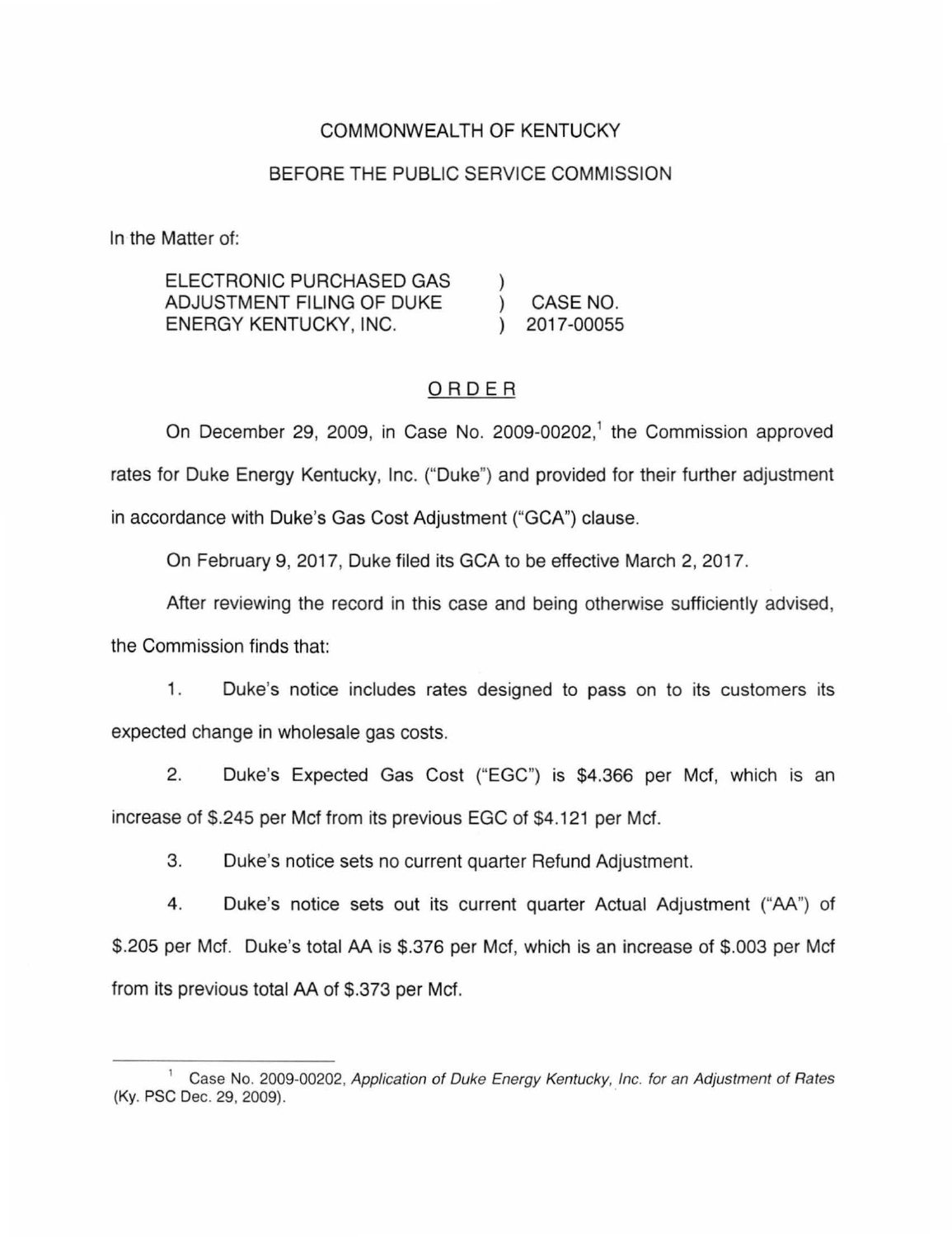5. Duke's notice sets out its current quarter Balance Adjustment ("BA") of \$.019 per Mcf. Duke's total BA is (\$.029) per Mcf, which is an increase of \$.019 per Mcf from its previous total BA of (\$.048) per Mcf.

6. Duke's GCA is \$4.713 per Mcf, which is an increase of \$.267 per Mcf from its previous GCA of \$4.446 per Mcf.

7. Duke's notice sets out a Gas Cost Adjustment Transition ("GCAT") Rider rate of \$.0347 per 100 cubic feet. This GCAT rate will be applicable to customers who begin receiving Rate FT-L transportation service after the effective date of this Order who paid gas supply costs through the GCA during the 12-month period before they began receiving FT -L service.

8. The rates as proposed by Duke and set forth in the Appendix to this Order are fair, just, and reasonable and should be approved for final meter readings by Duke on and after March 2, 2017.

IT IS THEREFORE ORDERED that:

1. The rates proposed by Duke and set forth in the Appendix to this Order are approved for final meter readings on and after March 2, 2017.

2. Within 20 days of the date of this Order, Duke shall file with this Commission, using the Commission's electronic Tariff Filing System, revised tariff sheets setting out the rates approved herein and reflecting that they were approved pursuant to this Order.

-2- Case No. 2017-00055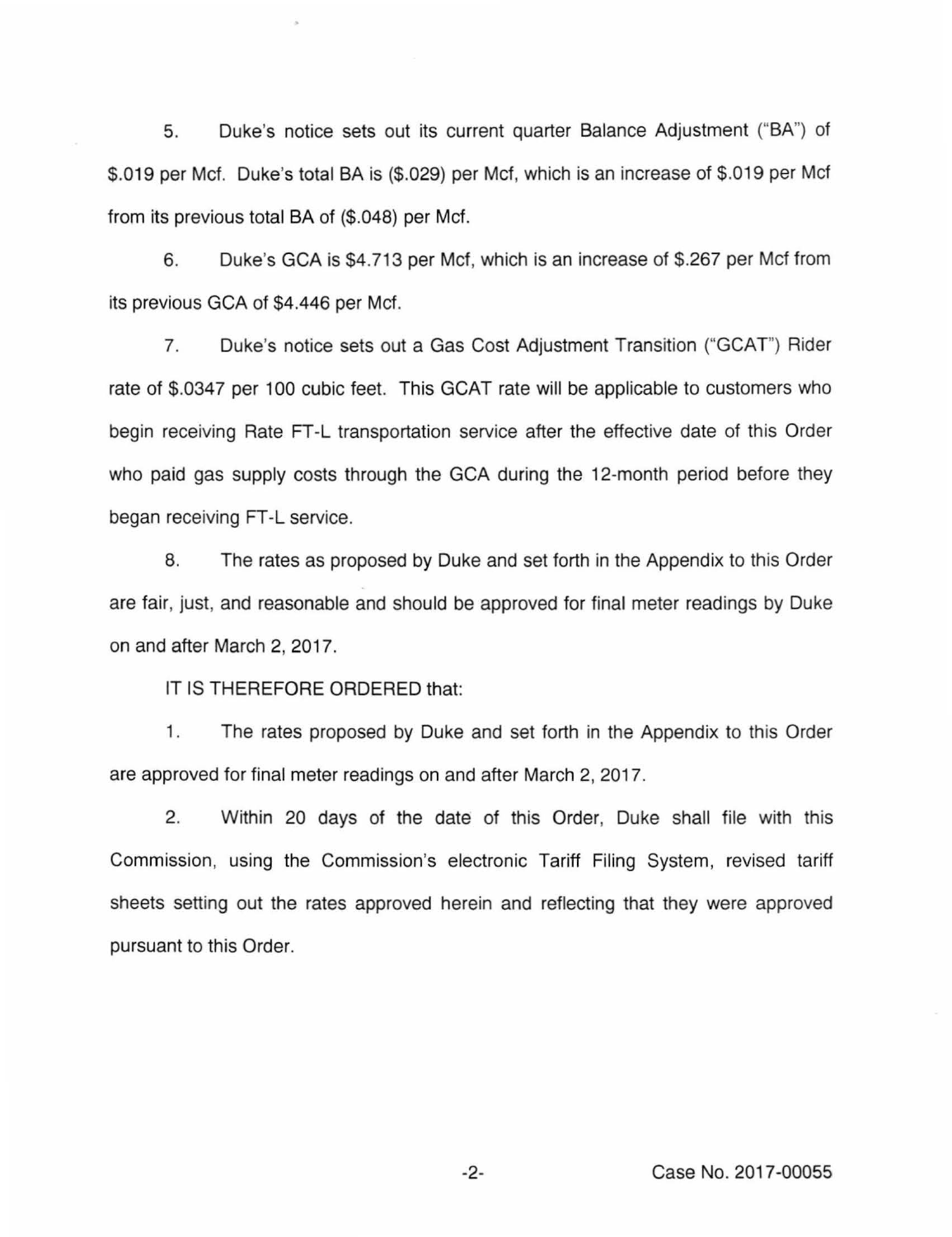By the Commission



**ATTEST:** 

Garon D. Greenveld Casor W. Greenveld

Case No. 2017-00055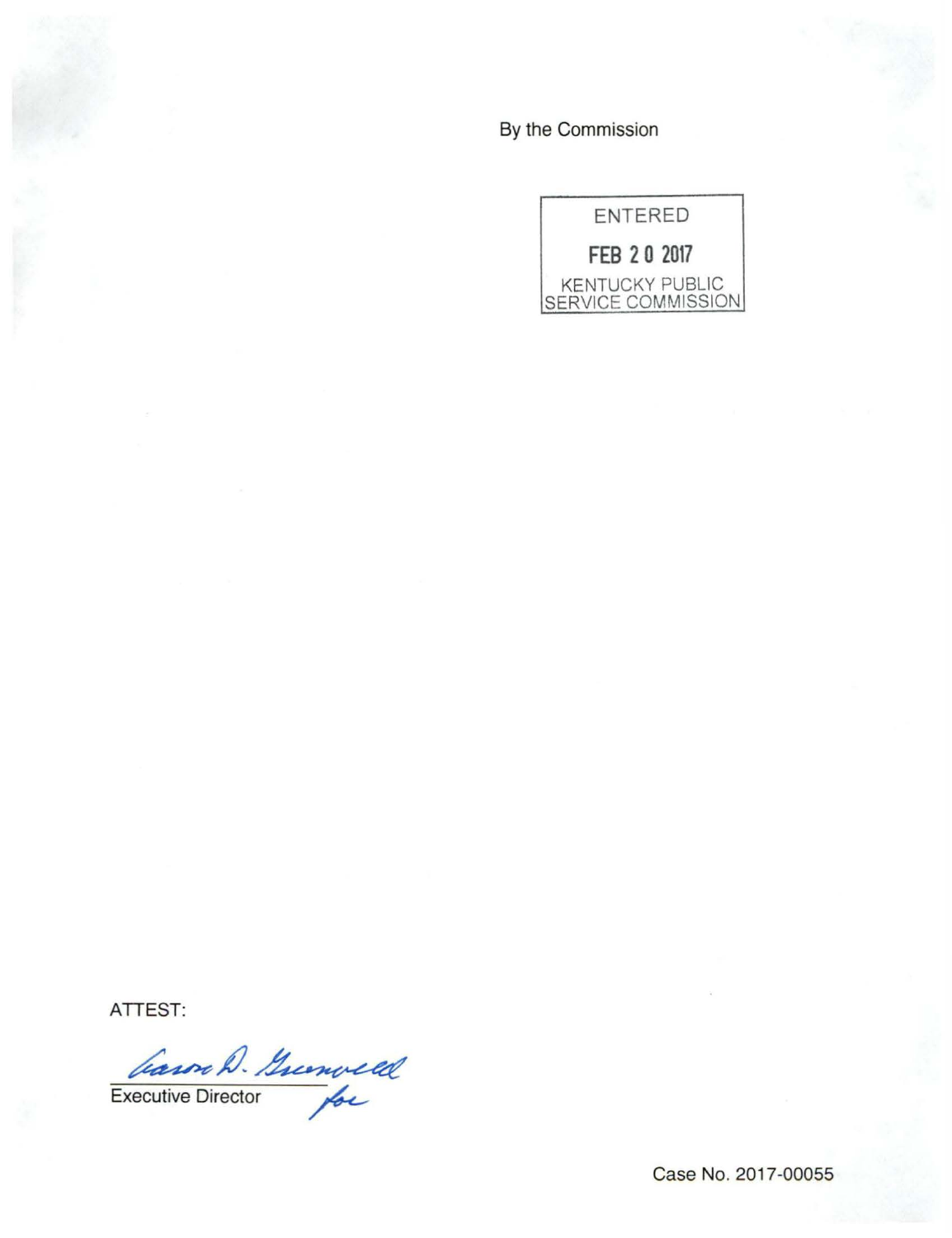#### APPENDIX

# APPENDIX TO AN ORDER OF THE KENTUCKY PUBLIC SERVICE COMMISSION IN CASE NO. 2017-00055 DATED **fEB 2 0 2017**

The following rates and charges are prescribed for the customers in the area served by Duke Energy Kentucky, Inc. All other rates and charges not specifically mentioned herein shall remain the same as those in effect under authority of the Commission prior to the effective date of this Order.

#### GAS SERVICE RATES

# **RATE RS** RESIDENTIAL SERVICE

|                                                           | Base<br>Rate                      |      | <b>Gas Cost</b><br>Adjustment | Total<br>Rate |
|-----------------------------------------------------------|-----------------------------------|------|-------------------------------|---------------|
| Commodity Charge for<br>All Ccf Consumed                  | \$.37213                          | plus | \$.4713                       | \$.84343      |
|                                                           | RATE GS<br><b>GENERAL SERVICE</b> |      |                               |               |
|                                                           | Base<br>Rate                      |      | <b>Gas Cost</b><br>Adjustment | Total<br>Rate |
| Commodity Charge for<br>All Ccf Consumed                  | \$.20530                          | plus | \$.4713                       | \$.6766       |
| <b>RIDER GCAT</b><br>GAS COST ADJUSTMENT TRANSITION RIDER |                                   |      |                               |               |

The amount of this charge or (credit) shall be \$.0347 per 100 cubic feet. This rate shall be in effect during the months of March 2017 through May 2017 and shall be updated quarterly, concurrent with the Company's GCA filings.